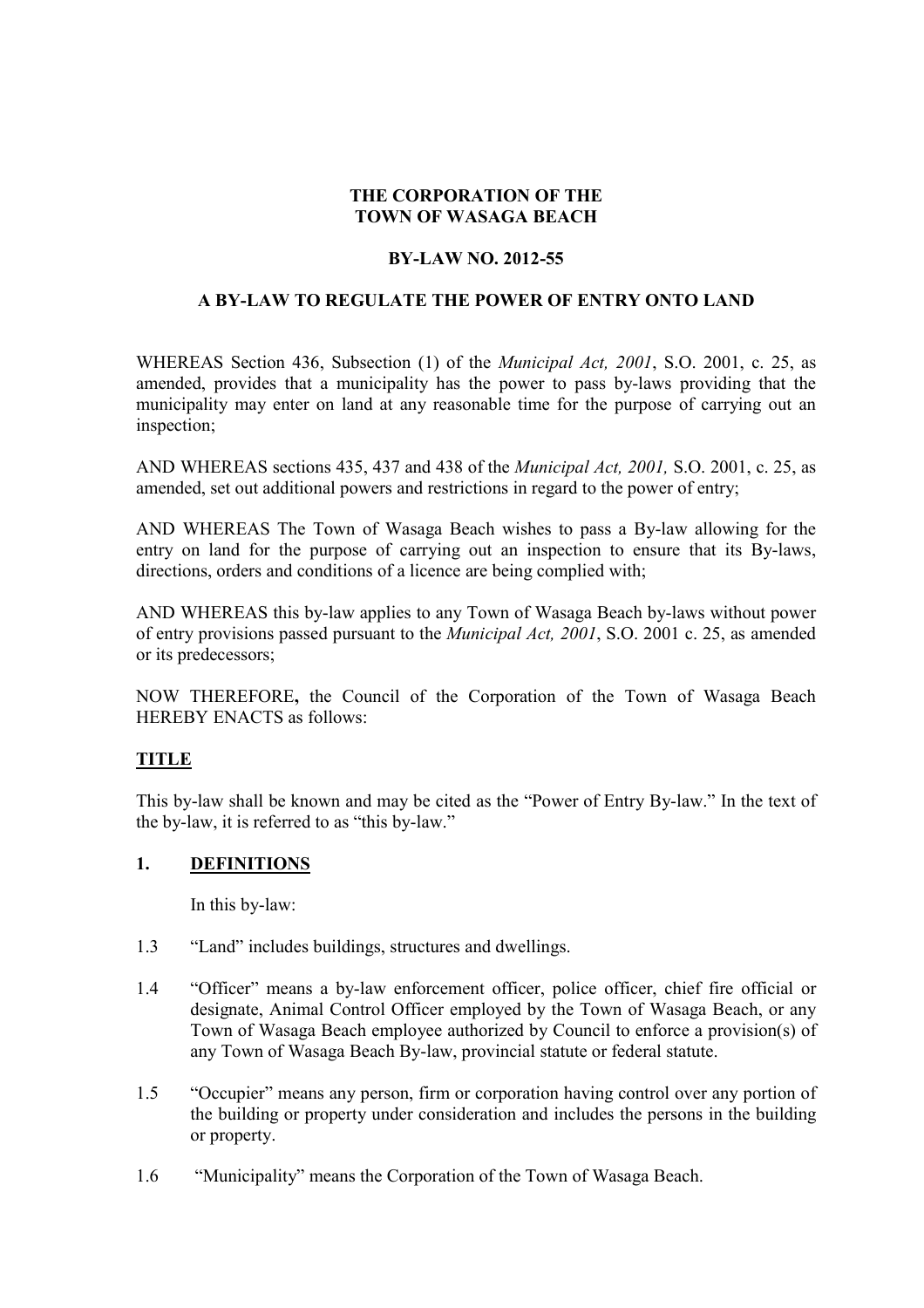## **2. ENTRY AND INSPECTION**

- 2.1 An Officer may at any time, enter onto land for the purpose of carrying out an inspection to determine whether or not the following are being complied with:
	- 2.1.1 A by-law of the Municipality passed under the *Municipal Act, 2001*, S.O. 2001, c. 25, as amended or its predecessor.
	- 2.1.2 A direction or order of the Municipality under *the Municipal Act, 2001*, S.O. 2001, c. 25, as amended, or made under a by-law of the Municipality passed pursuant to the *Municipal Act, 2001*, S.O. 2001, c. 25, as amended, or its predecessor.
	- 2.1.3 A condition of a licence issued under a by-law of the municipality passed under the *Municipal Act, 2001*, S.O. 2001, c. 25, as amended, or its predecessor.
	- 2.1.4 An order made under Section 431 of the *Municipal Act, 2001*, S.O. 2001, c. 25, as amended.

#### **3. RESTRICTIONS**

- 3.1 Every occupier shall permit the Officer to inspect any Land for the purposes as set out in Section 2.1 of this by-law.
- 3.2 Notwithstanding any provision of this by-law, an Officer shall not enter or remain in any room or place actually being used as a dwelling, unless:
	- (a) the consent of the occupier is obtained, with the occupier first having been informed that the right of entry may be refused and, if refused, may only be made under the authority of an order issued under Section 438 of the *Municipal Act, 2001* S.O. 2001, c. 25., as amended or a warrant issued under Section 439 of the *Municipal Act, 2001* S.O. 2001, c. 25, as amended or a warrant under Section 386.3 of the *Municipal Act, 2001* S.O. 2001, c. 25, as amended;
	- (b) an order under Section 438 of *Municipal Act, 2001* S.O. 2001, c. 25, as amended, is obtained;
	- (c) a warrant issued under Section 439 of the *Municipal Act, 2001* S.O. 2001, c. 25, as amended, is obtained;
	- (d) a warrant issued under Section 386.3 of the *Municipal Act, 2001* S.O. 2001, c. 25, as amended, is obtained;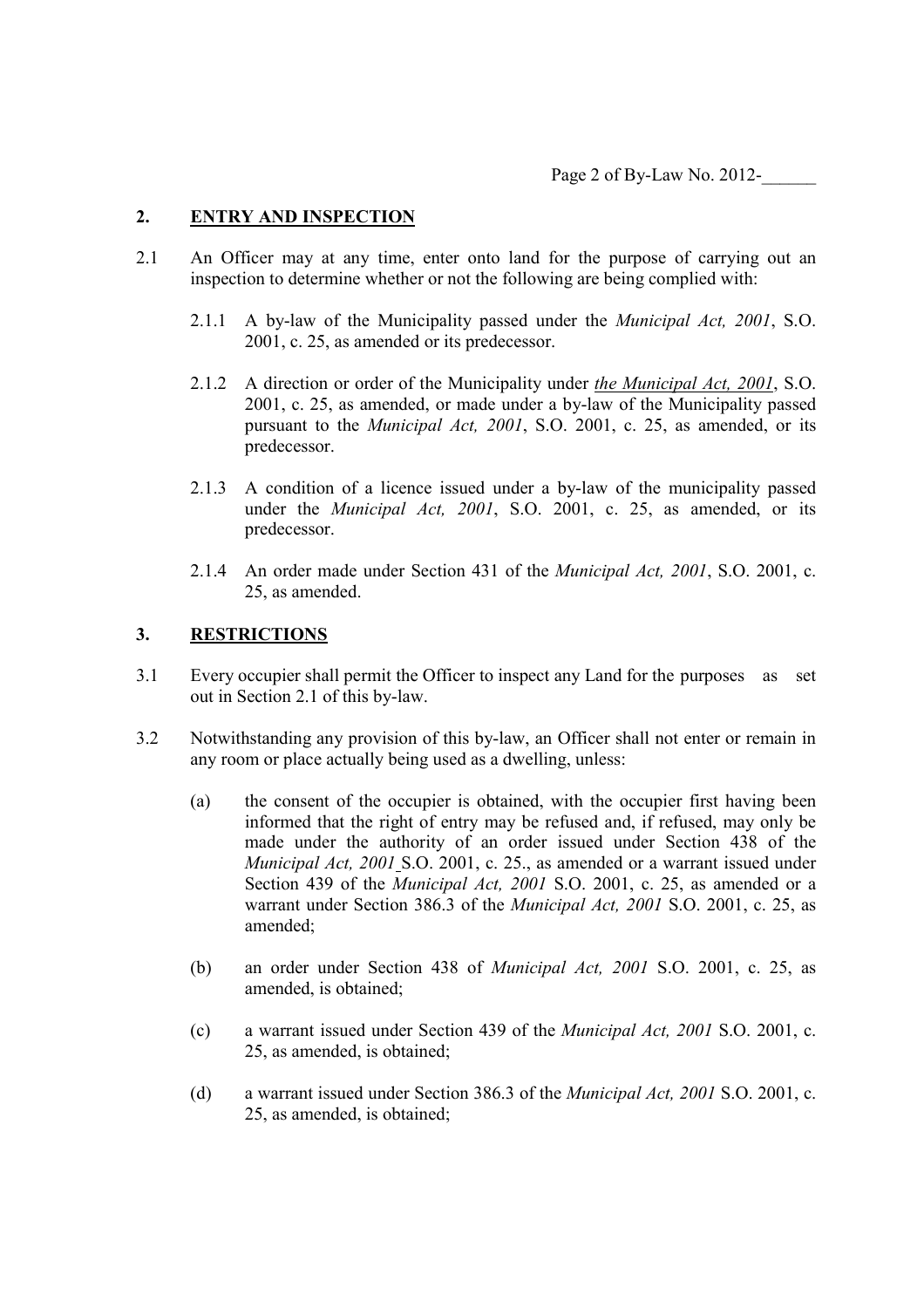Page 3 of By-Law No. 2012-

- (e) the delay necessary to obtain an order under Section 438 of the *Municipal Act, 2001* S.O. 2001, c. 25, as amended, to obtain a warrant under Section 439 of the *Municipal Act, 2001* S.O. 2001, c. 25, as amended, or a warrant under Section 386.3 of the *Municipal Act, 2001* S.O. 2001, c. 25, as amended or to obtain the consent of the occupier would result in an immediate danger to the health or safety of any person; or
- (f) the Municipality has given the occupier of Land notice of its intention to enter as required under Section 435(2) of *the Municipal Act, 2001* S.O. 2001, c. 25, as amended, and the entry is authorized under Section 79, 80 or 446 of the *Municipal Act, 2001* S.O. 2001, c. 25, as amended.

### **4. INSPECTION POWERS**

- 4.1. For the purposes of an inspection, an Officer may:
	- 4.1.1 require the production for inspection of documents or things relevant to the inspection;
	- 4.1.2 inspect and remove documents or things relevant to the inspection for the purpose of making copies or extracts;
	- 4.1.3 require information from any person concerning a matter related to the inspection; and
	- 4.1.4 alone or in conjunction with a person possessing special or expert knowledge, make examinations or take tests, samples or photographs necessary for the purposes of the inspection.
- 4.2 A sample taken under Section 4.1.4 shall be divided into two parts, and one part shall be delivered to the person from whom the sample is taken, if the person so requests at the time the sample is taken and provides the necessary facilities.
- 4.3 If a sample is taken under Section 4.1.4 and the sample has not been divided into two parts, a copy of any report on the sample shall be given to the person from whom the sample was taken.
- 4.4 A receipt shall be provided for any document or thing removed under Section 4.1.2 and the document or thing shall be promptly returned after the copies or extracts are made.
- 4.5 Copies of or extracts from documents and things removed under this Section 4 and certified as being true copies of or extracts from the originals by the person who made them are admissible in evidence to the same extent as, and have the same evidentiary value as, the originals.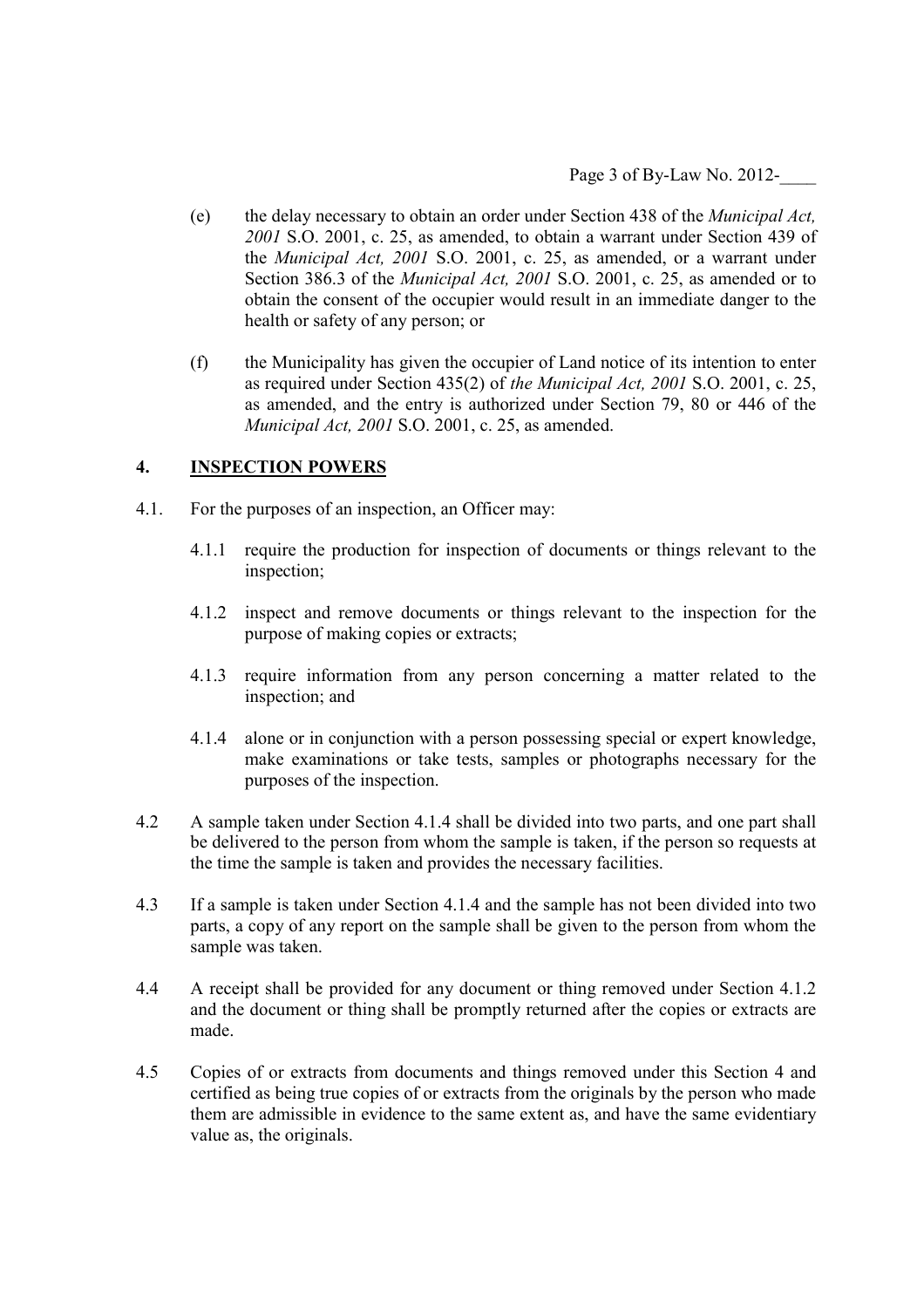Page 4 of By-Law No. 2012-

### **5. OBSTRUCTION**

- 5.1 No person shall Obstruct or attempt to Obstruct any Officer or other person, who is exercising a power or performing a duty under this By-law or any other Town of Wasaga Beach By-law or the *Municipal Act, 2001*, S.O. 2001, c. 25, as amended or its predecessor.
- 5.2 Without limiting section 5.1, "Obstruct" includes:
	- 5.2.1 to hinder or mislead;
	- 5.2.2 to knowingly provide false information or make a false claim or statement;
	- 5.2.3 to prevent, bar or delay or attempt to prevent, bar or delay entry or inspection by an Officer, or any person under his or her direction;
	- 5.2.4 to prevent, bar or delay or attempt to prevent, bar or delay any person, including an Officer, from carrying out his or her duties or exercising his or her powers, including but not limited to the removal of documents or things relevant to the inspection, or the taking of any tests, samples or photographs necessary for the purposes of the inspection;
	- 5.2.5 to prevent, bar or delay or attempt to prevent, bar or delay any person, including an Officer, from exercising his or her authority pursuant to an order issued by a provincial judge or justice of the peace under Section 438 of the *Municipal Act, 2001*, S.O. 2001, c. 25, as amended; and
	- 5.2.6 to fail to provide, upon request by an Officer, any information, documents or things relevant to an inspection.
- 5.3 Without limiting sections 5.1 and 5.2, every person who is alleged to have contravened any of the provisions of any Town of Wasaga Beach By-law shall identify themselves to an Officer upon request and failure to do so shall be deemed to have Obstructed the Officer in the execution of his or her duties contrary to Section 5.1 of this By-law.

#### **6. ORDERS AND REMEDIAL ACTIONS**

6.1 In addition to any other provision of this By-law, and subject to the provisions of the Act, a provincial judge or justice of the peace may issue an order authorizing an Officer and any person under his or her direction to enter onto or into any premises, including a room or place actually being used as a dwelling, for the purpose of carrying out an inspection to determine whether or not the following are being complied with: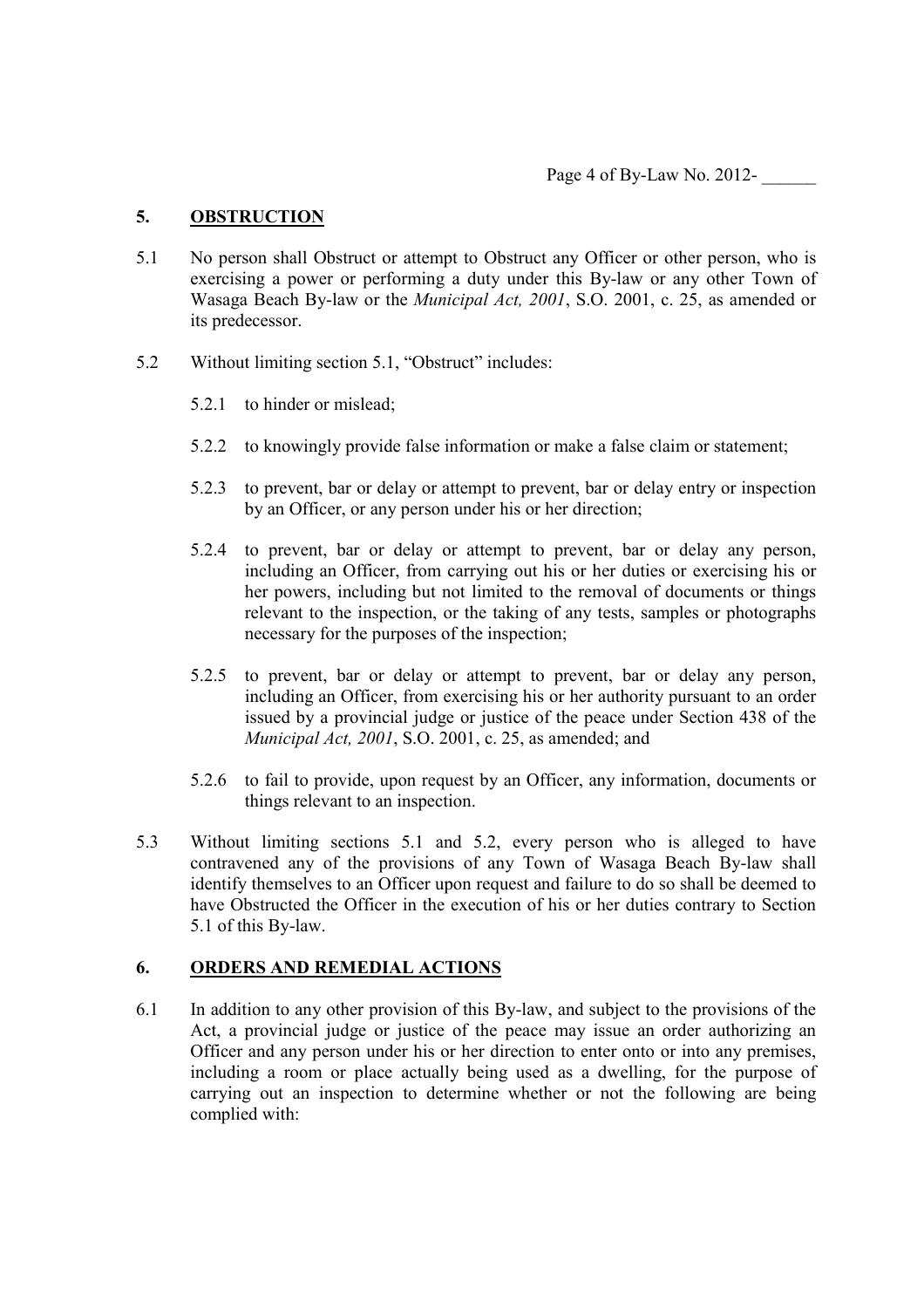- 6.1.1 any provision of this By-law;
- 6.1.2 a direction or order of an Officer or of the
- 6.1.3 municipality made under this By-law or made under the Act in relation to the subject- matter of this By-law;
- 6.1.4 a condition of a Licence issued under this By-law; and
- 6.1.5 an order made under Section 431 of the Act in relation to the subject-matter of this By-law, and to exercise powers described in Section 4 of this By-law, where the provincial judge or justice of the peace is satisfied by evidence under oath that the inspection is reasonably necessary and the Officer has been prevented or is likely to be prevented from doing anything set out in Section 2.1 or 4.1 of this By-law.
- 6.2 An Officer named in an order described in Section 6.1, and any person under his or her direction named therein, may, in accordance with the order, enter onto or into the Land described therein including any room or place actually being used as a dwelling, which is described therein, to undertake the said inspection, and may, for that purpose, exercise any power set out in the order.
- 6.3 If an Officer is satisfied that a contravention of this By-law has occurred, the Officer may make an order requiring the person who contravened the By-law to discontinue the contravening activity, known as an Order to Discontinue Activity, requiring the person who contravened the by-law, or who caused or permitted the contravention, or the owner or occupier of the Land on which the contravention occurred, to discontinue the contravention.
	- 6.3.1 An order under subsection 6.3 shall set out,

(a) reasonable particulars of the contravention adequate to identify the contravention and the municipal address on which the contravention occurred;

- (b) the date by which there must be compliance with the order; and
- (c) the date on which the order expires.
- 6.3.2 No Person shall fail to comply, in whole or in part, with an order issued under subsection 6.3
- 6.4 If an Officer is satisfied that a contravention of this By-law has occurred, the Officer may make an order requiring the person who contravened the By-law to do work to correct the contravention, known as a Work Order.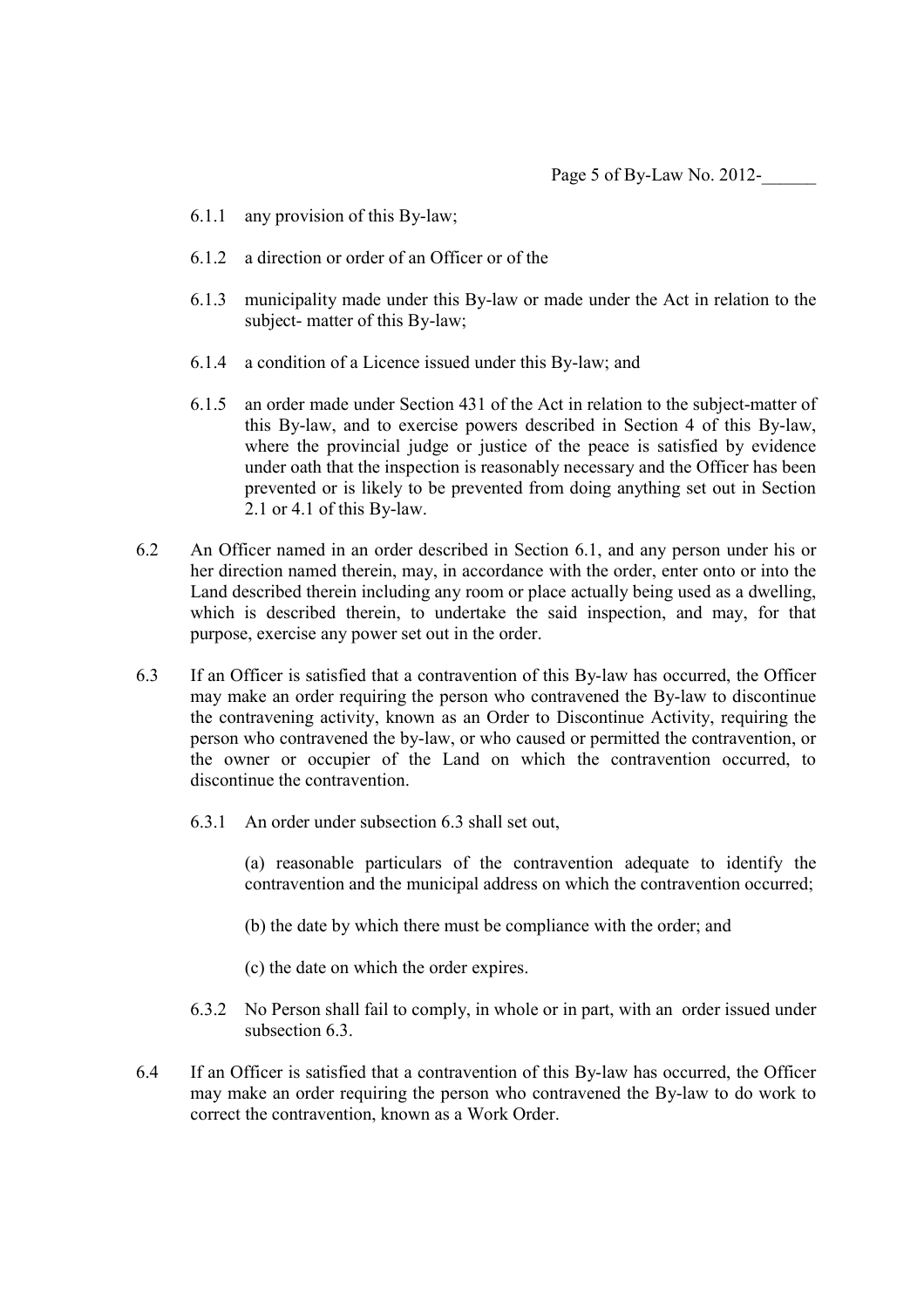6.4.1 An order under subsection 6.4 shall set out,

(a) reasonable particulars of the contravention adequate to identify the contravention and the municipal address of the property on which the contravention occurred;

- (b) the work to be done and the date by which the work must be done; and
- (c) the date on which the order expires.
- 6.4.2 An order under subsection 6.4 may require work to be done even though the facts which constitute the contravention of the By-law were present before this By-law making them a contravention came into force.
- 6.4.3 No Person shall fail to comply, in whole or in part, with an order issued under subsection 6.4

### **7. PENALTY**

- 7.1 Any person who contravenes any of the provisions of this by-law is guilty of an offence and upon conviction is liable to a maximum fine of \$100,000.00.
- 7.2 Upon conviction, in addition to any other remedy and to any penalty imposed by this by-law, the court in which the conviction has been entered and any court of competent jurisdiction thereafter may make an order prohibiting the continuation or repetition of the offence by the person convicted.
- 7.3 Where a person fails to do a matter or thing as directed or required by an Officer or other person pursuant to this by-law or other Town of Wasaga Beach by-law or the *Municipal Act, 2001*, S.O. 2001, c. 25, as amended, the matter or thing may be done by the Municipality at that person's expense which associated costs may be added to the tax roll of the person to be collected in the same manner as property taxes.

# **8. VALIDITY AND SEVERABILITY**

Every provision of this by-law is declared to be severable from the remainder and if any provision of this by-law shall be declared invalid by a court of competent jurisdiction such declaration shall not affect the validity of the remainder.

# **9. CONFLICTS**

9.1 This By-law shall apply in addition to the provisions of any other City By-law and the *Municipal Act, 2001*, S.O. 2001 c. 25, as amended, provided that in the event of conflict, the provisions of any other City By-law or the *Municipal Act, 2001*, S.O. 2001 c. 25, as amended, shall be paramount over this by-law, provided such provisions are not contrary to law.